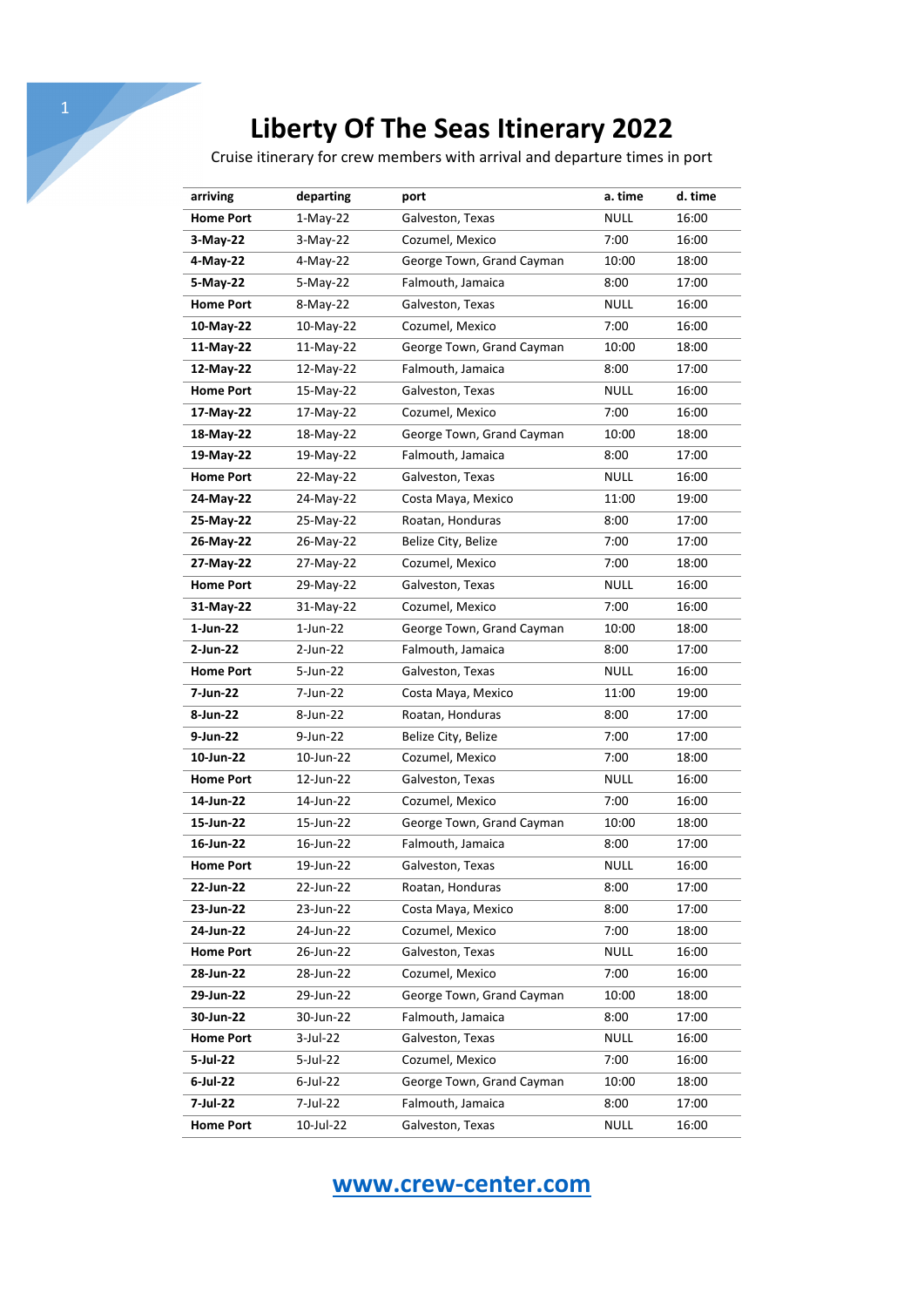Cruise itinerary for crew members with arrival and departure times in port

| 12-Jul-22        | 12-Jul-22  | Cozumel, Mexico           | 7:00        | 16:00 |
|------------------|------------|---------------------------|-------------|-------|
| 13-Jul-22        | 13-Jul-22  | George Town, Grand Cayman | 10:00       | 18:00 |
| 14-Jul-22        | 14-Jul-22  | Falmouth, Jamaica         | 8:00        | 17:00 |
| <b>Home Port</b> | 17-Jul-22  | Galveston, Texas          | <b>NULL</b> | 16:00 |
| 19-Jul-22        | 19-Jul-22  | Costa Maya, Mexico        | 11:00       | 19:00 |
| 20-Jul-22        | 20-Jul-22  | Roatan, Honduras          | 8:00        | 17:00 |
| 21-Jul-22        | 21-Jul-22  | Belize City, Belize       | 7:00        | 17:00 |
| 22-Jul-22        | 22-Jul-22  | Cozumel, Mexico           | 7:00        | 18:00 |
| <b>Home Port</b> | 24-Jul-22  | Galveston, Texas          | <b>NULL</b> | 16:00 |
| 26-Jul-22        | 26-Jul-22  | Cozumel, Mexico           | 7:00        | 16:00 |
| 27-Jul-22        | 27-Jul-22  | George Town, Grand Cayman | 10:00       | 18:00 |
| 28-Jul-22        | 28-Jul-22  | Falmouth, Jamaica         | 8:00        | 17:00 |
| <b>Home Port</b> | 31-Jul-22  | Galveston, Texas          | <b>NULL</b> | 16:00 |
| 2-Aug-22         | 2-Aug-22   | Cozumel, Mexico           | 7:00        | 16:00 |
| 3-Aug-22         | 3-Aug-22   | George Town, Grand Cayman | 10:00       | 18:00 |
| 4-Aug-22         | 4-Aug-22   | Falmouth, Jamaica         | 8:00        | 17:00 |
| <b>Home Port</b> | 7-Aug-22   | Galveston, Texas          | NULL        | 16:00 |
| 9-Aug-22         | 9-Aug-22   | Cozumel, Mexico           | 7:00        | 16:00 |
| 10-Aug-22        | 10-Aug-22  | George Town, Grand Cayman | 10:00       | 18:00 |
| 11-Aug-22        | 11-Aug-22  | Falmouth, Jamaica         | 8:00        | 17:00 |
| <b>Home Port</b> | 14-Aug-22  | Galveston, Texas          | <b>NULL</b> | 16:00 |
| 17-Aug-22        | 17-Aug-22  | Roatan, Honduras          | 8:00        | 17:00 |
| 18-Aug-22        | 18-Aug-22  | Costa Maya, Mexico        | 8:00        | 17:00 |
| 19-Aug-22        | 19-Aug-22  | Cozumel, Mexico           | 7:00        | 18:00 |
| <b>Home Port</b> | 21-Aug-22  | Galveston, Texas          | <b>NULL</b> | 16:00 |
| 23-Aug-22        | 23-Aug-22  | Cozumel, Mexico           | 7:00        | 16:00 |
| 24-Aug-22        | 24-Aug-22  | George Town, Grand Cayman | 10:00       | 18:00 |
| 25-Aug-22        | 25-Aug-22  | Falmouth, Jamaica         | 8:00        | 17:00 |
| <b>Home Port</b> | 28-Aug-22  | Galveston, Texas          | <b>NULL</b> | 16:00 |
| 30-Aug-22        | 30-Aug-22  | Cozumel, Mexico           | 7:00        | 16:00 |
| 31-Aug-22        | 31-Aug-22  | George Town, Grand Cayman | 10:00       | 18:00 |
| 1-Sep-22         | $1-Sep-22$ | Falmouth, Jamaica         | 8:00        | 17:00 |
| <b>Home Port</b> | 4-Sep-22   | Galveston, Texas          | <b>NULL</b> | 16:00 |
| 6-Sep-22         | $6-Sep-22$ | Cozumel, Mexico           | 7:00        | 16:00 |
| 7-Sep-22         | 7-Sep-22   | George Town, Grand Cayman | 10:00       | 18:00 |
| 8-Sep-22         | 8-Sep-22   | Falmouth, Jamaica         | 8:00        | 17:00 |
| <b>Home Port</b> | 11-Sep-22  | Galveston, Texas          | <b>NULL</b> | 16:00 |
| 13-Sep-22        | 13-Sep-22  | Costa Maya, Mexico        | 11:00       | 19:00 |
| 14-Sep-22        | 14-Sep-22  | Roatan, Honduras          | 8:00        | 17:00 |
| 15-Sep-22        | 15-Sep-22  | Belize City, Belize       | 7:00        | 17:00 |
| 16-Sep-22        | 16-Sep-22  | Cozumel, Mexico           | 7:00        | 18:00 |
| <b>Home Port</b> | 18-Sep-22  | Galveston, Texas          | <b>NULL</b> | 16:00 |
| 20-Sep-22        | 20-Sep-22  | Cozumel, Mexico           | 7:00        | 16:00 |
| 21-Sep-22        | 21-Sep-22  | George Town, Grand Cayman | 10:00       | 18:00 |

**www.crew-center.com**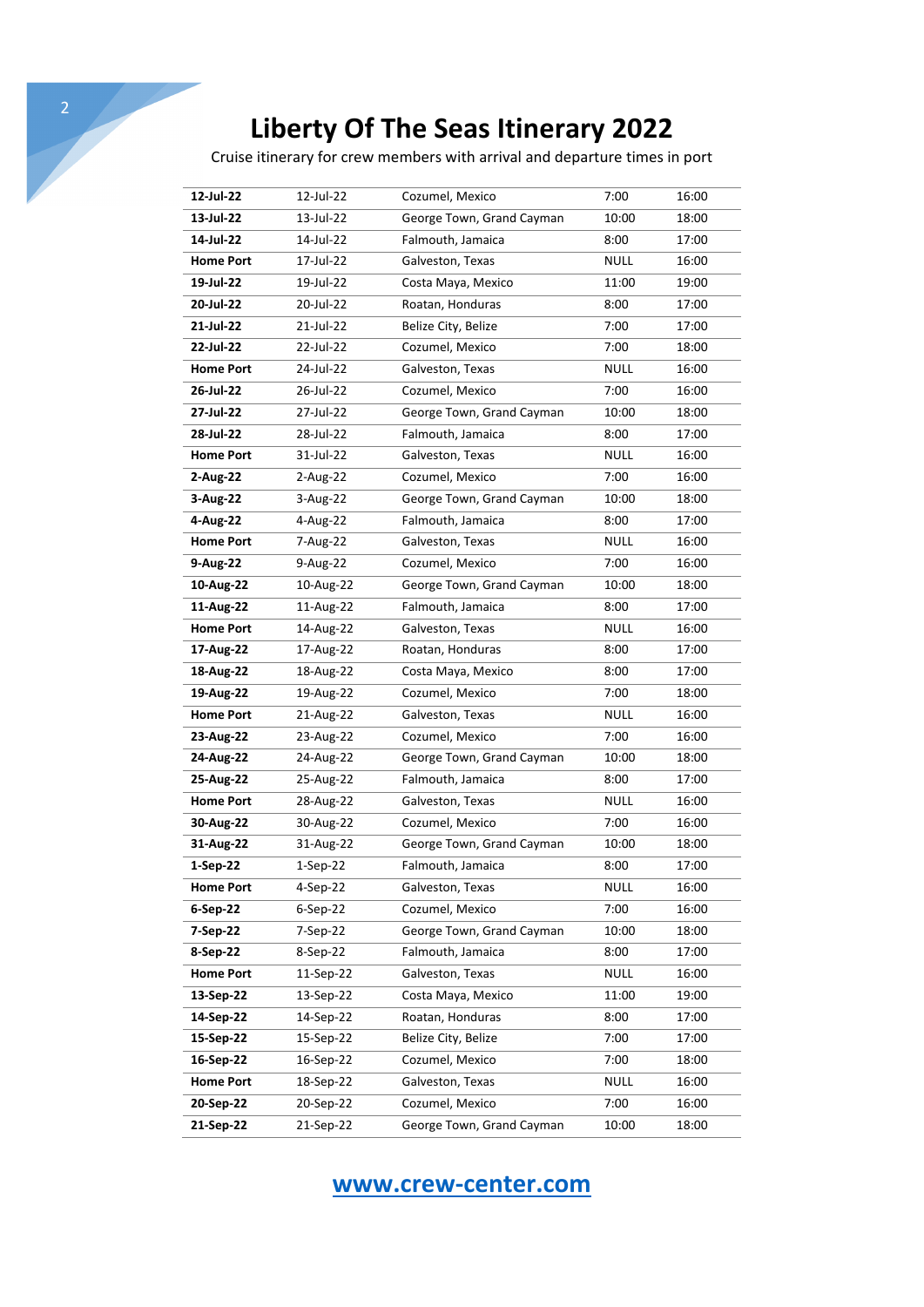Cruise itinerary for crew members with arrival and departure times in port

| 22-Sep-22        | 22-Sep-22 | Falmouth, Jamaica         | 8:00        | 17:00 |
|------------------|-----------|---------------------------|-------------|-------|
| <b>Home Port</b> | 25-Sep-22 | Galveston, Texas          | <b>NULL</b> | 16:00 |
| 27-Sep-22        | 27-Sep-22 | Cozumel, Mexico           | 7:00        | 16:00 |
| 28-Sep-22        | 28-Sep-22 | George Town, Grand Cayman | 10:00       | 18:00 |
| 29-Sep-22        | 29-Sep-22 | Falmouth, Jamaica         | 8:00        | 17:00 |
| <b>Home Port</b> | 2-Oct-22  | Galveston, Texas          | <b>NULL</b> | 16:00 |
| 4-Oct-22         | 4-Oct-22  | Cozumel, Mexico           | 7:00        | 16:00 |
| 5-Oct-22         | 5-Oct-22  | George Town, Grand Cayman | 10:00       | 18:00 |
| 6-Oct-22         | 6-Oct-22  | Falmouth, Jamaica         | 8:00        | 17:00 |
| <b>Home Port</b> | 9-Oct-22  | Galveston, Texas          | <b>NULL</b> | 16:00 |
| 12-Oct-22        | 12-Oct-22 | Roatan, Honduras          | 8:00        | 17:00 |
| 13-Oct-22        | 13-Oct-22 | Costa Maya, Mexico        | 8:00        | 17:00 |
| 14-Oct-22        | 14-Oct-22 | Cozumel, Mexico           | 7:00        | 18:00 |
| <b>Home Port</b> | 16-Oct-22 | Galveston, Texas          | NULL        | 16:00 |
| 18-Oct-22        | 18-Oct-22 | Cozumel, Mexico           | 7:00        | 16:00 |
| 19-Oct-22        | 19-Oct-22 | George Town, Grand Cayman | 10:00       | 18:00 |
| 20-Oct-22        | 20-Oct-22 | Falmouth, Jamaica         | 8:00        | 17:00 |
| <b>Home Port</b> | 23-Oct-22 | Galveston, Texas          | <b>NULL</b> | 16:00 |
| 25-Oct-22        | 25-Oct-22 | Cozumel, Mexico           | 7:00        | 16:00 |
| 26-Oct-22        | 26-Oct-22 | George Town, Grand Cayman | 10:00       | 18:00 |
| 27-Oct-22        | 27-Oct-22 | Falmouth, Jamaica         | 8:00        | 17:00 |
| <b>Home Port</b> | 1-Nov-22  | Fort Lauderdale, Florida  | <b>NULL</b> | 20:00 |
| 3-Nov-22         | 3-Nov-22  | Coco Cay, Bahamas         | 7:00        | 17:00 |
| <b>Home Port</b> | 4-Nov-22  | Fort Lauderdale, Florida  | <b>NULL</b> | 16:30 |
| 5-Nov-22         | 5-Nov-22  | Coco Cay, Bahamas         | 7:00        | 17:00 |
| <b>Home Port</b> | 7-Nov-22  | Fort Lauderdale, Florida  | <b>NULL</b> | 16:30 |
| 8-Nov-22         | 8-Nov-22  | Nassau, Bahamas           | 9:00        | 21:00 |
| 9-Nov-22         | 9-Nov-22  | Freeport, Bahamas         | 8:00        | 18:00 |
| 10-Nov-22        | 10-Nov-22 | Coco Cay, Bahamas         | 7:00        | 17:00 |
| <b>Home Port</b> | 11-Nov-22 | Fort Lauderdale, Florida  | NULL        | 16:30 |
| 12-Nov-22        | 12-Nov-22 | Coco Cay, Bahamas         | 7:00        | 17:00 |
| 13-Nov-22        | 13-Nov-22 | Freeport, Bahamas         | 9:00        | 18:00 |
| <b>Home Port</b> | 14-Nov-22 | Fort Lauderdale, Florida  | <b>NULL</b> | 16:30 |
| 15-Nov-22        | 15-Nov-22 | Coco Cay, Bahamas         | 7:00        | 17:00 |
| 17-Nov-22        | 17-Nov-22 | Freeport, Bahamas         | 8:00        | 18:00 |
| <b>Home Port</b> | 18-Nov-22 | Fort Lauderdale, Florida  | <b>NULL</b> | 16:30 |
| 19-Nov-22        | 19-Nov-22 | Coco Cay, Bahamas         | 7:00        | 17:00 |
| 20-Nov-22        | 20-Nov-22 | Freeport, Bahamas         | 9:00        | 18:00 |
| <b>Home Port</b> | 21-Nov-22 | Fort Lauderdale, Florida  | <b>NULL</b> | 16:30 |
| 22-Nov-22        | 22-Nov-22 | Freeport, Bahamas         | 9:00        | 17:00 |
| 23-Nov-22        | 23-Nov-22 | Coco Cay, Bahamas         | 7:00        | 17:00 |
| 24-Nov-22        | 24-Nov-22 | Nassau, Bahamas           | 8:00        | 18:00 |
| <b>Home Port</b> | 25-Nov-22 | Fort Lauderdale, Florida  | <b>NULL</b> | 16:30 |
| 26-Nov-22        | 26-Nov-22 | Freeport, Bahamas         | 9:00        | 18:00 |

**www.crew-center.com**